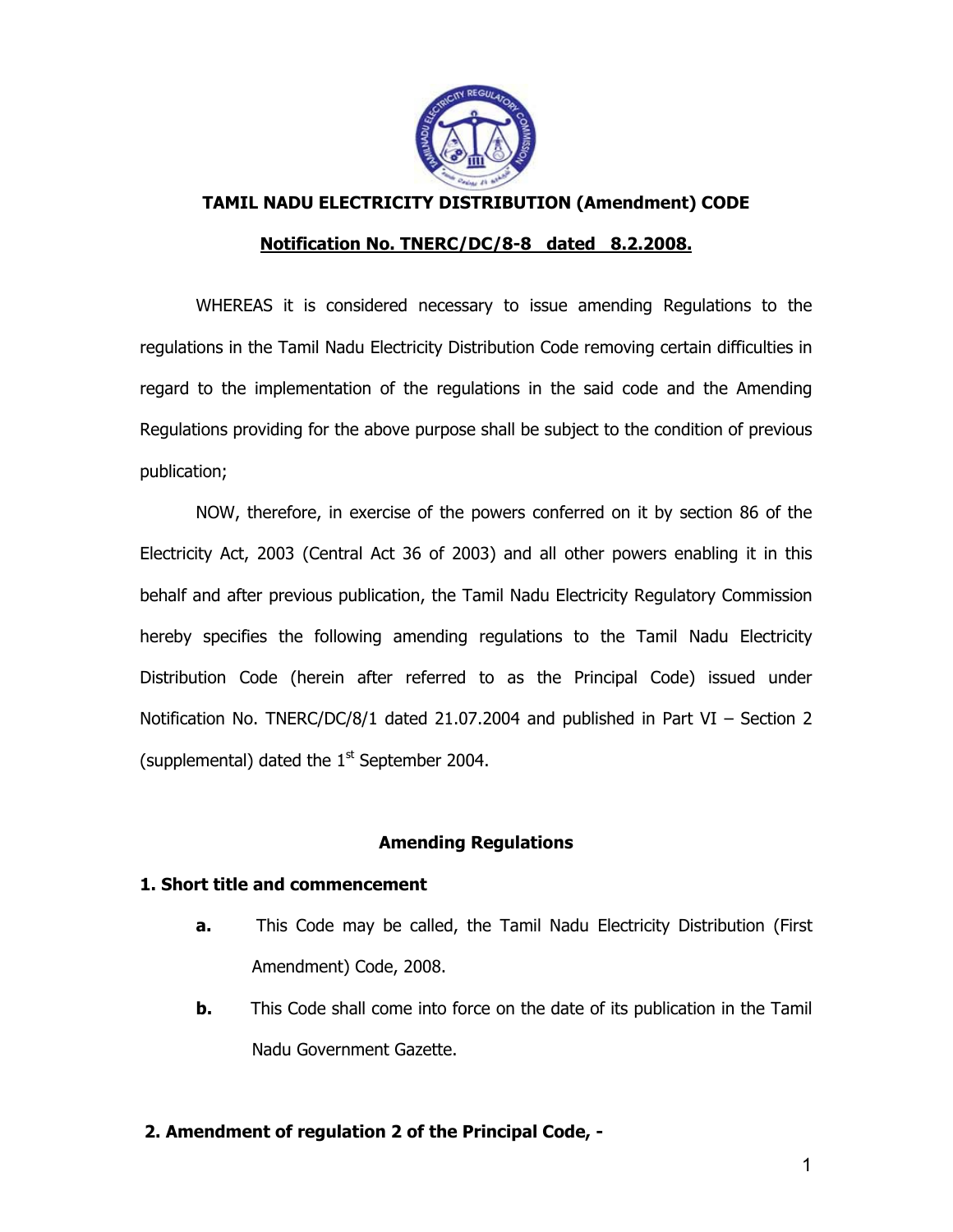In the Principal Code, in regulation 2,

for clause (q), the following clause shall be substituted, namely;

"(q) "Engineer" means an engineer, by whatever name designated, employed by the distribution licensee and is in charge of the local area of supply and includes any other person duly authorized by him or his superiors, to exercise any power of an engineer under this Code. "

# **3. Amendment of regulation 3 of the Principal Code, -**

In the Principal Code, in regulation 3, in sub-regulation (5) for clause (iii), the following clause shall be substituted, namely:

**"** 

iii) regulate electricity purchase and procurement process of distribution licensees including the price at which the electricity shall be procured from the generating companies or licensees or from other sources through agreements for purchase of power for distribution and supply within the State; "

# **4. Amendment of regulation 4 of the Principal Code, -**

In the Principal Code, in regulation 4, in sub-regulation (1), for clause (c), the following clause shall be substituted, namely:

"

c. define the procedure for the exchange of data on system planning between the Licensee and consumers of the distribution system."

### **5. Amendment of regulation 5 of the Principal Code, -**

In the Principal Code, in regulation 5,

(i) in sub-regulation (1), for clause (c), the following clause shall be substituted, namely: "

(c) Providing solutions for operational problems like low voltage, inadequate short circuit withstand capability, power swings and protection selectivity errors."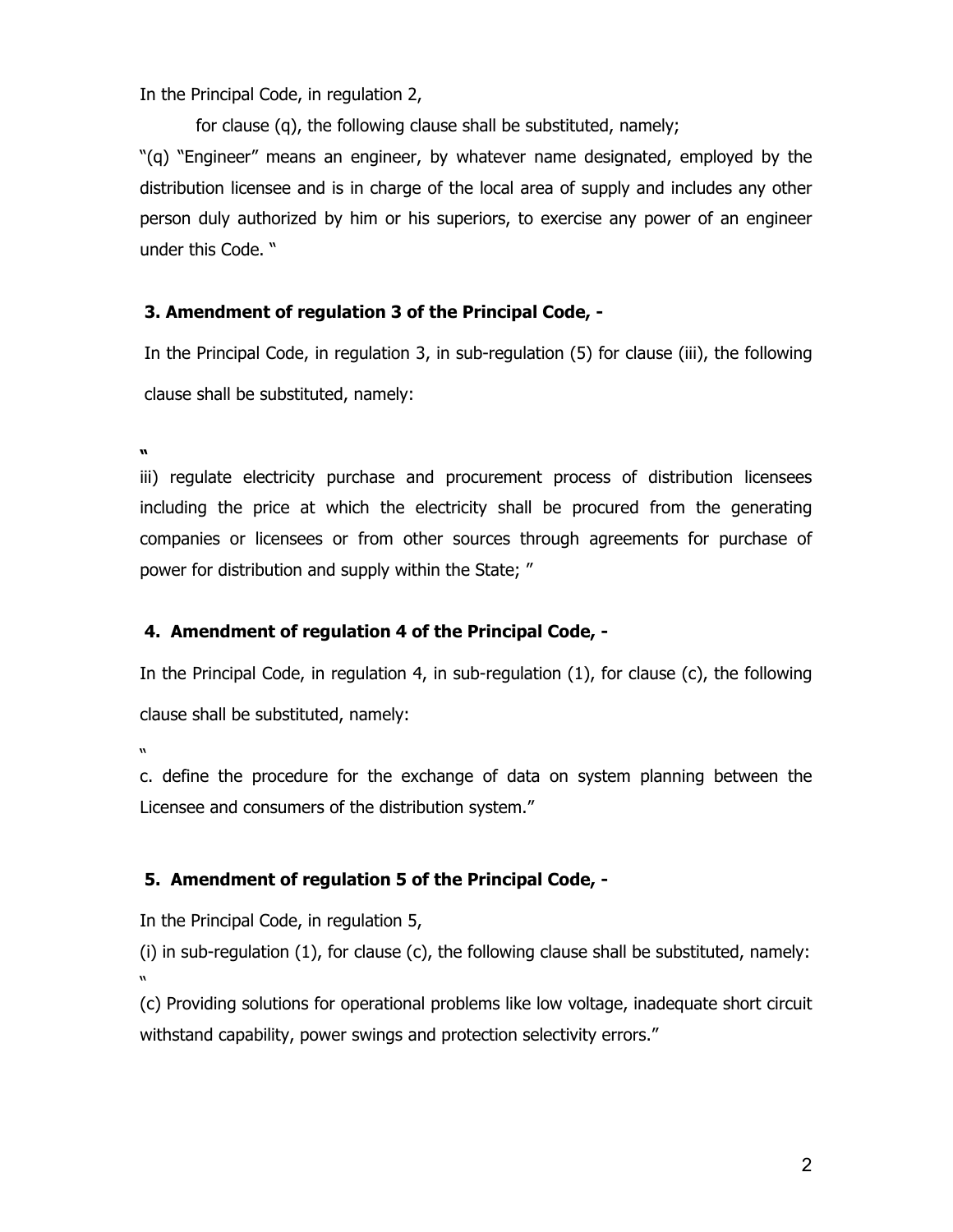(ii) in sub-regulation (3) for the expression "customer also", the expression "direct customer as defined in clause (e) of regulation 2 of the Tamil Nadu Electricity Regulatory Commission – Intra State Open Access Regulations 2005" shall be substituted.

(iii) in the sub-regulation (4),

- (a) in the tabular statement, in the entries under the heading "Tasks and Problems", against S. No. 1, for the expression "High Voltage level", the expression "upgrading the voltage level" shall be substituted.
- (b) in the said tabular statement, in the entries under the heading "Activities", against S. No. 3, for the expression "'Handling of Neutral point'', the expression "provision of effective earthing" shall be substituted.

(iv) in the sub-regulation (5),

- (a). for clause (a), the following clause shall be substituted, namely: "Defining the task".
- (b). in clause (b), for the expression 'commence' occurring at the beginning the expression "commencing" shall be substituted.

### **6. Amendment of regulation 6 of the Principal Code, -**

In the Principal Code, in regulation 6,

- (i) in sub-regulation (3), in the second sentence, for the expression "complied" the expression "compiled" shall be substituted.
- (ii) in sub-regulation (5),-
	- (a) in opening paragraph, for the expression "by Commission" the expression "by the Commission" shall be substituted.

(b) in clause  $(d)$ ,-

- i. after item (iii), the following item shall be inserted, namely:-
	- "iii a) Adequate Protection System with proper insulation co-ordination"
- ii. in the last sentence for the expression 'of Act", the expression "of the Act" shall be substituted.
- iii. in clause (f), for the first sentence the following sentence shall be substituted, namely:-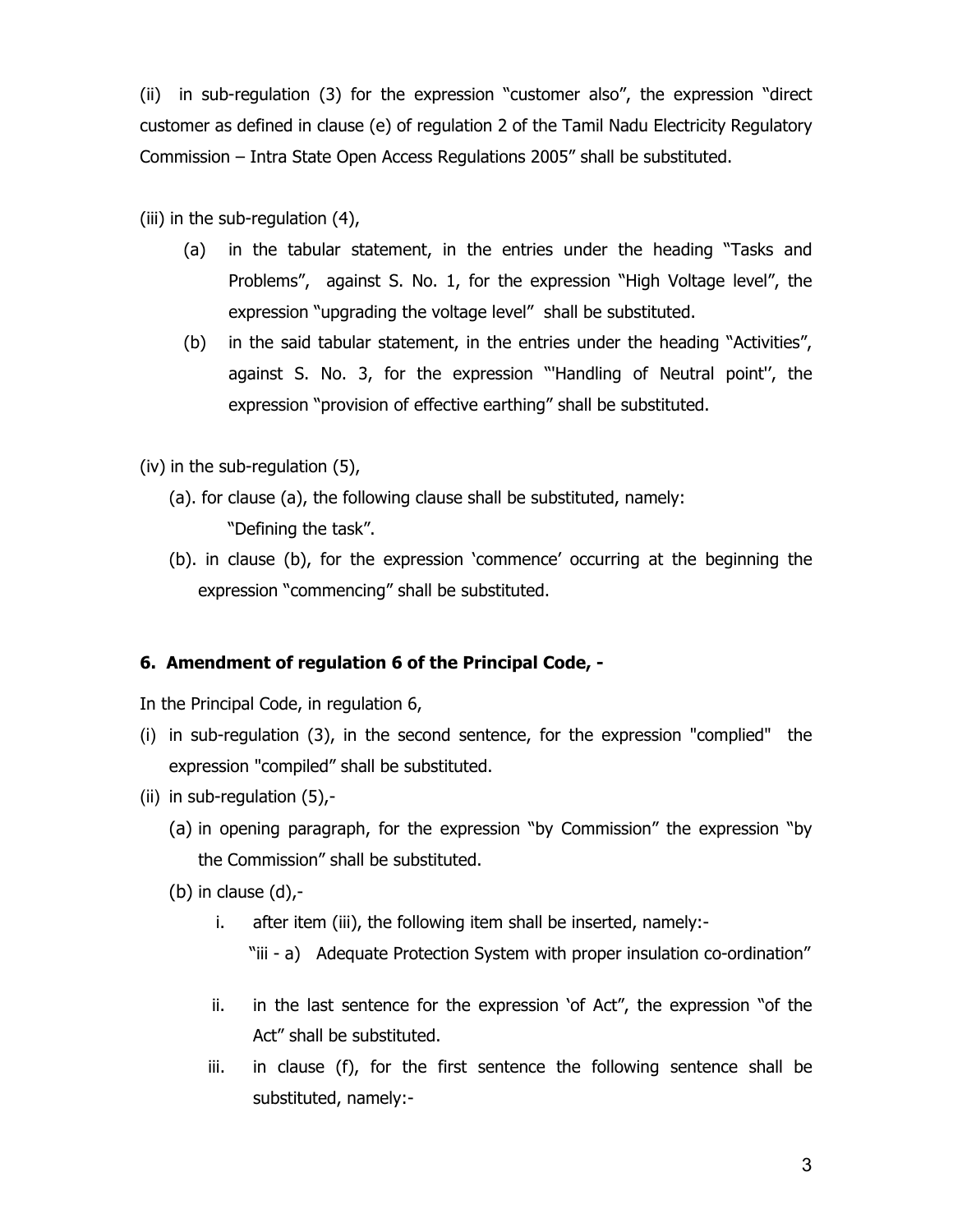"The distribution system shall be effectively earthed in accordance with the Indian Standards in force, substation earth mat shall be designed to have a low overall impedance / resistance and to have a minimum transient ground potential rise (TGPR) during fault, giving rise to only permissible safe touch and step potentials."

# **7. Amendment of regulation 8 of the Principal Code, -**

In the Principal Code, in regulation 8, for the expression "non-conventional" the expression "renewable" shall be substituted.

# **8. Amendment of regulation 11 of the Principal Code, -**

In the Principal Code, the regulation 11 shall be substituted by the following, namely:

"The minimum requirement of metering for substations in distribution system, Generating station and higher voltage consumer shall conform to the requirement stipulated in Tamil Nadu Electricity Grid Code (TNEGC)."

# **9. Amendment of regulation 13 of the Principal Code, -**

In the Principal Code, in regulation 13,

(a) in sub-regulation (1) for clause (g), the following clause shall be substituted, namely:

 "g. Provision of switched/fixed capacitor, as the case may be, on the (secondary) LV side of Distribution Transformers."

- (b) in sub-regulation (3),
	- i. in the second sentence, for the expression "advise consumers", the expression "advise the consumers" shall be substituted.
	- ii. in the third sentence, for the expression "with provisions", the expression "with the provisions" shall be substituted.
- (c) after sub-regulation (4),
	- i. the expression "13" shall be renumbered as "14"
	- ii. in the regulation 14 so renumbered, in the first sentence, for the expression "by Commission" the expression "by the Commission" shall be substituted.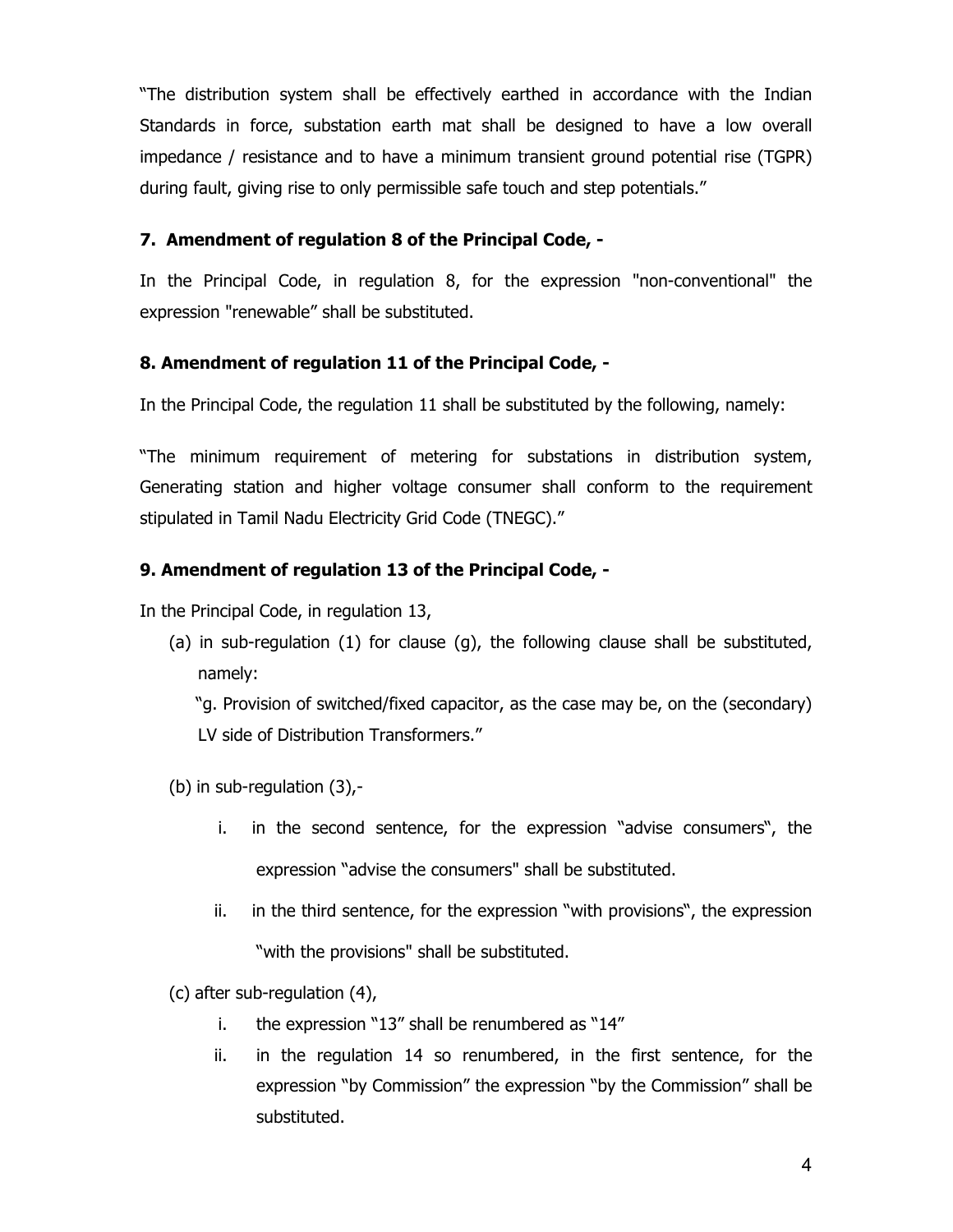## **10. Amendment of regulation 15 of the Principal Code, -**

In the Principal Code, in regulation 15,

- (a) in sub-regulation (1), in the  $6<sup>th</sup>$  line, the word "concerned" occurring before the word 'consumer' shall be deleted and the same shall be inserted after the word 'consumer'.
- (b) in sub-regulation (3) for clauses (b) & (c), the following clauses shall be substituted, namely:
	- "b. Failure of network components like Breakers, Power Transformers, Current Transformers, Potential Transformers and lines in the transmission system.,
	- c. Breakdown of components like Distribution Transformers, lines, etc. in the distribution system."
- (c) in sub-regulation (6),
	- i. in the seventh sentence for the expression "officials persons", the expression "officials" shall be substituted.
	- ii.in the last sentence,
		- 1. for the expression "Large consumers", the expression "Consumers" shall be substituted
		- 2. for the expression "contract demands", the expression "contracted demand " shall be substituted.

### **11. Amendment of regulation 16 of the Principal Code, -**

In the Principal Code, in regulation 16, in sub-regulation (3),-

- (a) for clause c, the following clause shall be substituted, namely:
	- "c. There shall be proper co-ordination between operating personnel of the Licensee and the consumers, between two distribution licensees across common control boundaries, for carrying out work on any apparatus, switchgear, or circuits belonging to each party at the point of interconnection or interface."

(b) in the clause (e), in the third sentence, for the expression "concerned persons " the expression " persons concerned " shall be substituted.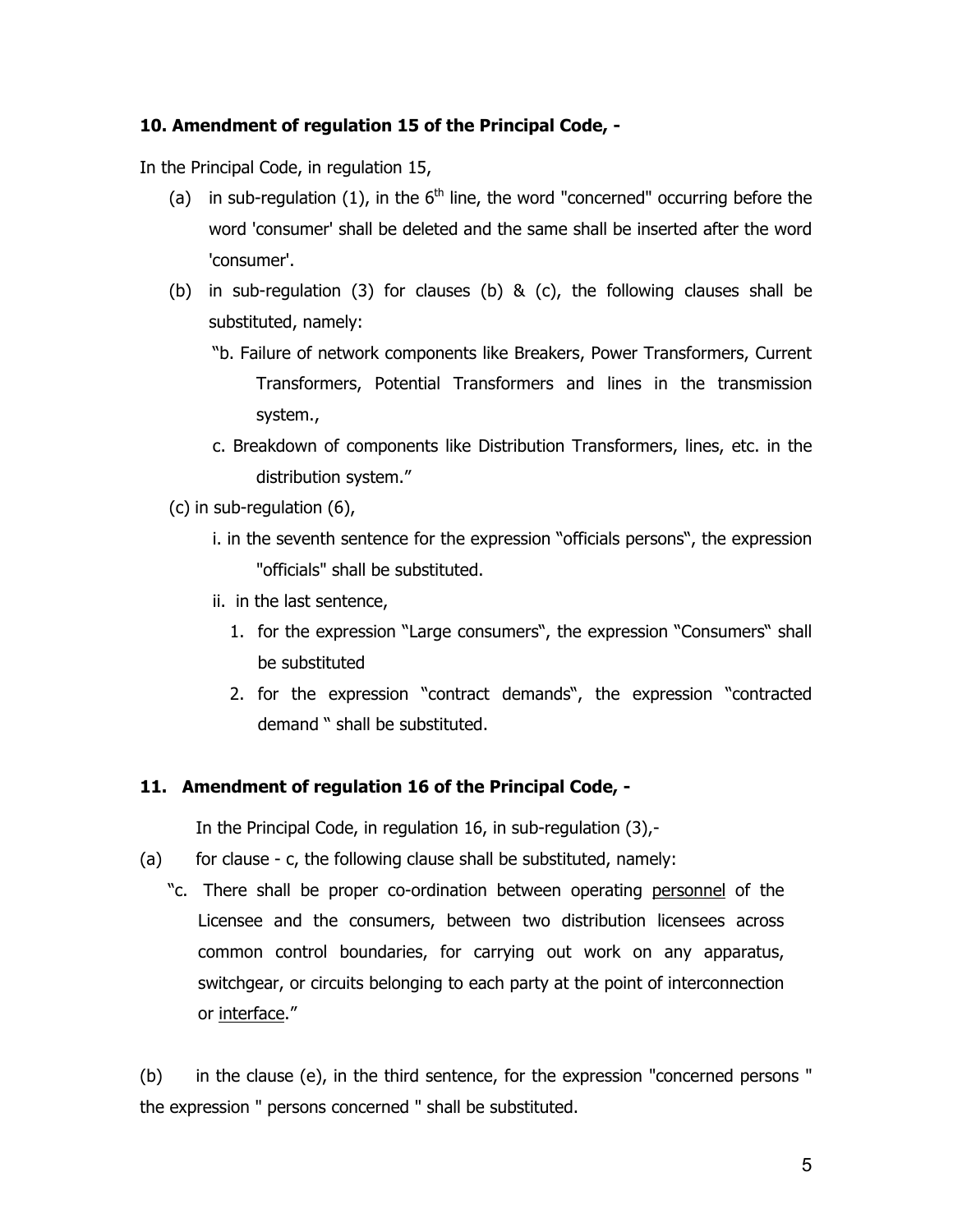(c) in clause (h), for the expression 'hung', the expression "displayed" shall be substituted.

(d) in clause (j), for the expression "all concerned staff", the expression "all staff concerned" shall be substituted.

## **12. Amendment of regulation 19 of the Principal Code, -**

In the Principal Code, in regulation 19, in sub-regulation (1) in clause (i), after the expression "LV networks", the expression "exceeding the set tolerance levels" shall be added.

## **13. Amendment of regulation 20 of the Principal Code, -**

In the Principal Code, in regulation 20,-

- (a) for clause i, the following clause shall be substituted, namely:
	- " i. The Licensee shall prepare pre-monsoon inspection and other preventive maintenance schedules for lines and equipment and ensure its compliance at all levels. Necessary advance intimation shall be given to the consumers likely to be affected."
- (b) in clause v, the following sentence shall be added at the end, namely: "Consumers shall ensure proper interlock facility provided for their generator sets to prevent parallel operation with the Distribution System of the Licensee provided such generators are not interfaced with the Licensee's network for supply of power".

# **14. Amendment of regulation 27 of the Principal Code, -**

In the Principal Code, in regulation 27,

- (a) in sub-regulation (1) in the first sentence after the expression "section 43", the expression "of the Act" shall be inserted.
- (b) in sub-regulation (4),
	- i. in the first sentence, the expression words "he occupies" shall be omitted.
	- ii. in the second sentence the expression "he" shall be omitted.
- (c) in sub-regulation (15), after the expression "shops are located ", the expression "with permanent physical segregation " shall be inserted.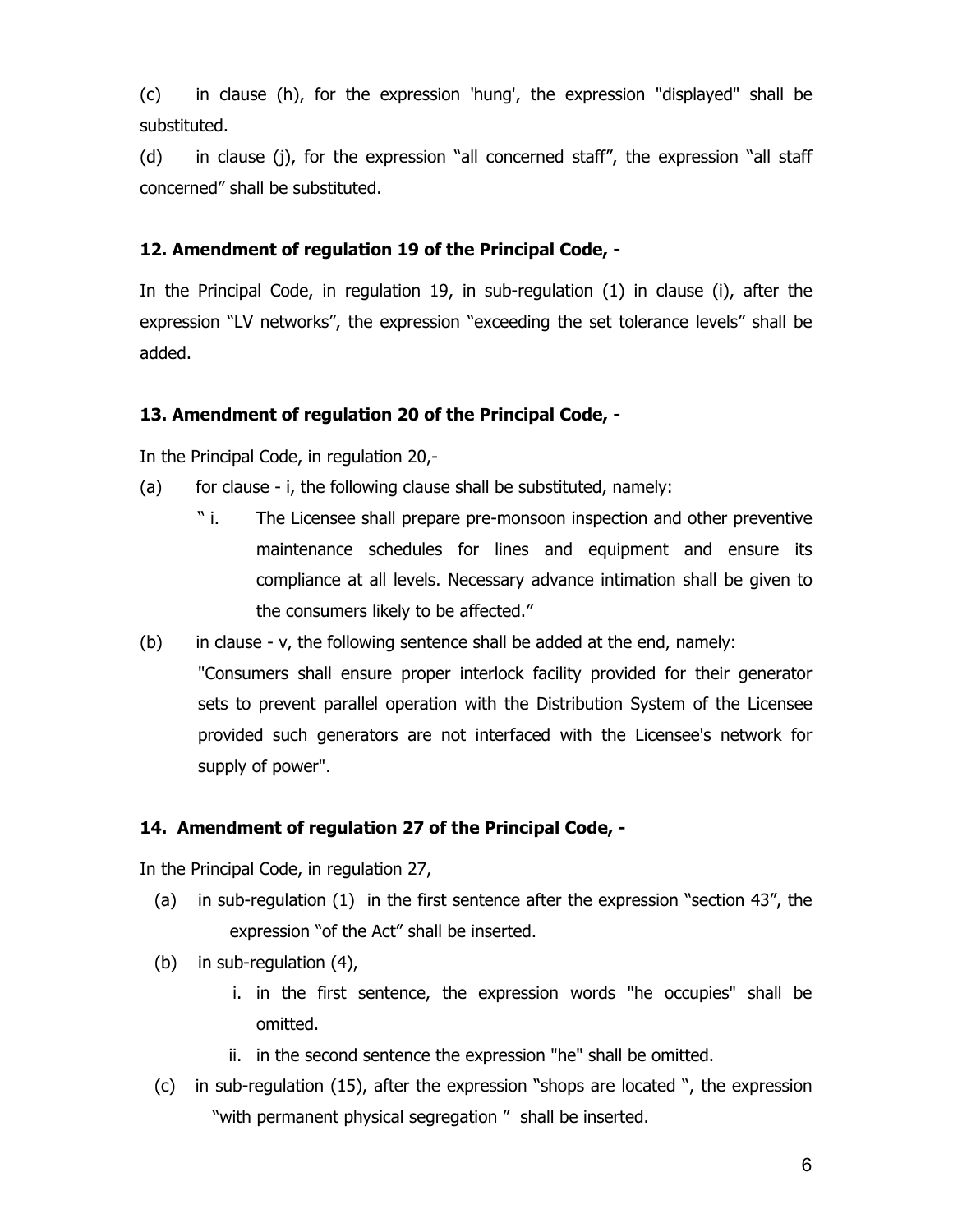(d) in sub-regulation (16), after the expression "the Consumer Grievance Redressal Forum" the expression "established under section 42(5) of the Electricity Act 2003." shall be added at the end.

## **15. Amendment of regulation 29 of the Principal Code, -**

In the Principal Code, in regulation 29,

- (a) in sub-regulation (3) for the expression, "demarcated", the expression "segregated" shall be substituted.
- (b) in sub-regulation (12) in clause (i)(b), for the expression, "10mx4m or 5mx5m" the expression "10 metre x 4 metre or 5 metre x 5 metre" shall be substituted.
- (c) in sub-regulation (14) in clause (b), for the expression, "10Mx 4M or 5MX5M" the expression "10 metre  $x$  4 metre or 5 metre  $x$  5 metre" shall be substituted.

## **16. Amendment of regulation 30 of the Principal Code, -**

In the Principal Code, in regulation 30,

(a) for the sub-regulation (1) the following sub-regulation shall be substituted, namely:

"(1) The consumer's installation should invariably comply with the statutory provisions contained under section 53 of the Act relating to wiring and equipment. The responsibility with regard to maintenance or testing of equipments and wiring on consumer's premises shall lie upon the consumer."

(b) in sub-regulation (6) the following proviso shall be inserted namely:

"provided such excess capacity does not result in any increase in the demand applied/sanctioned and such assessed capacity is commensurate with the capacity of the meter and service line provided and does not involve either change of category of supply or improvements to the distribution mains".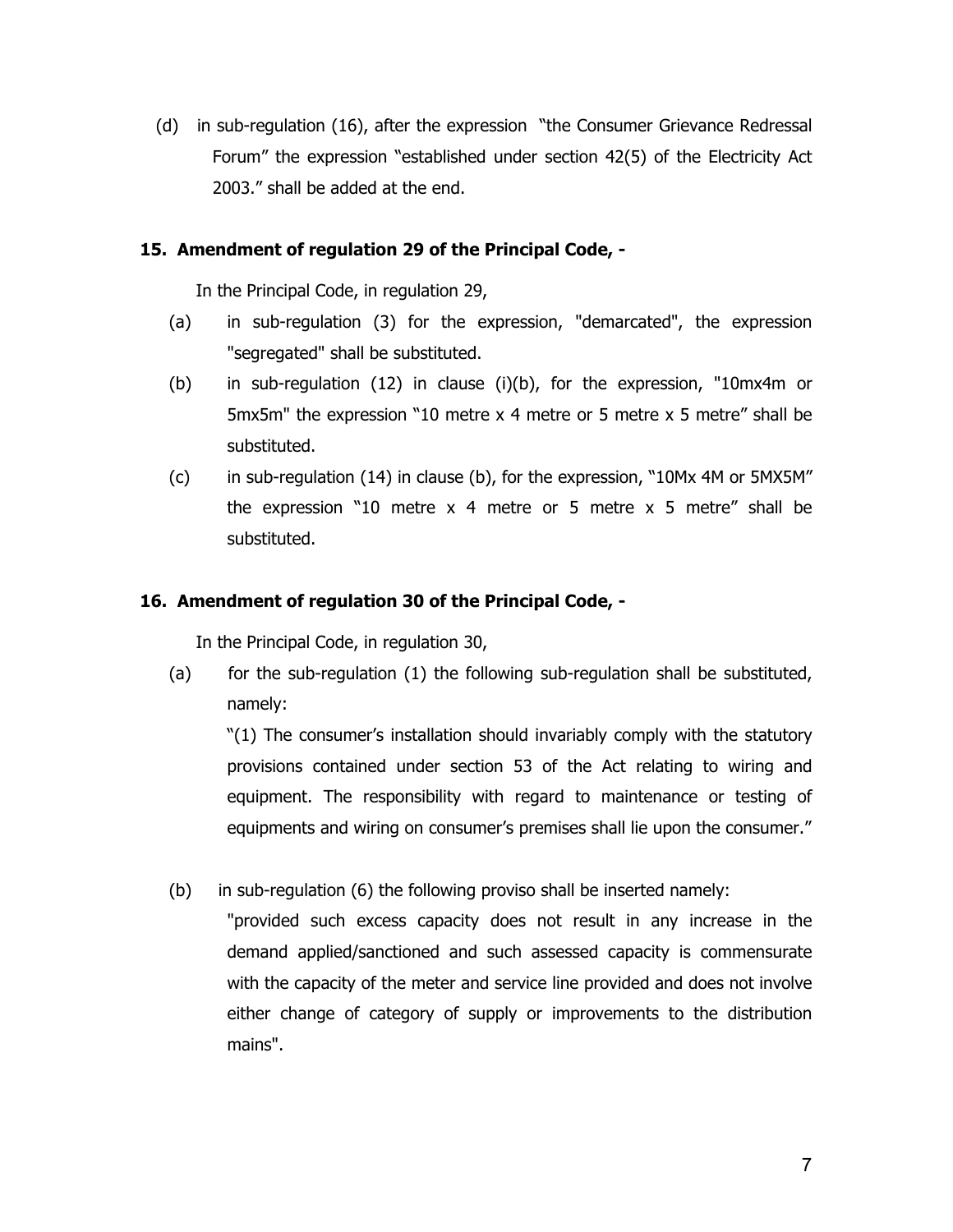#### **17. Amendment of regulation 31 of the Principal Code, -**

 In the Principal Code, in regulation 31, in sub-regulation (1) the following sentence shall be added at the end, namely:

"Upon executing / signing of the test report, a copy of the test report shall be given to the consumer"

#### **18. Amendment of regulation 32 of the Principal Code, -**

 In the Principal Code, in regulation 32, in sub-regulation (1) the following sentence shall be added at the end, namely:

 "If the consumer elects to purchase a meter, it shall be tested, installed, operated, maintained and sealed by the licensee. The consumer shall claim the meter purchased by him as his asset only after it is permanently removed from the system of the licensee. "

#### **19. Amendment of regulation 33 of the Principal Code, -**

 In the Principal Code, in regulation 33, in sub-regulation (4) for the last sentence, the following sentence shall be substituted, namely:

"The Licensee shall inform the consumer regarding the grounds for such termination"

#### **20. Amendment of regulation 35 of the Principal Code, -**

 In the Principal Code, in regulation 35, in sub-regulation (1) the expression "cheque/" shall be omitted.

#### **21. Amendment of regulation 37 of the Principal Code, -**

In the Principal Code, in regulation 37,

- (a) for clauses  $(d)$ ,  $(e)$  and  $(f)$ , the following clauses shall be substituted, namely:
- " (d) Depreciated value of retrievable materials, if any, not used at the site should be credited to the consumer.
	- (e) Cost of new materials including transport, if required
	- (f) Cost of irretrievable materials at depreciated value. "
- (b) the following sentence shall be added at the end, namely: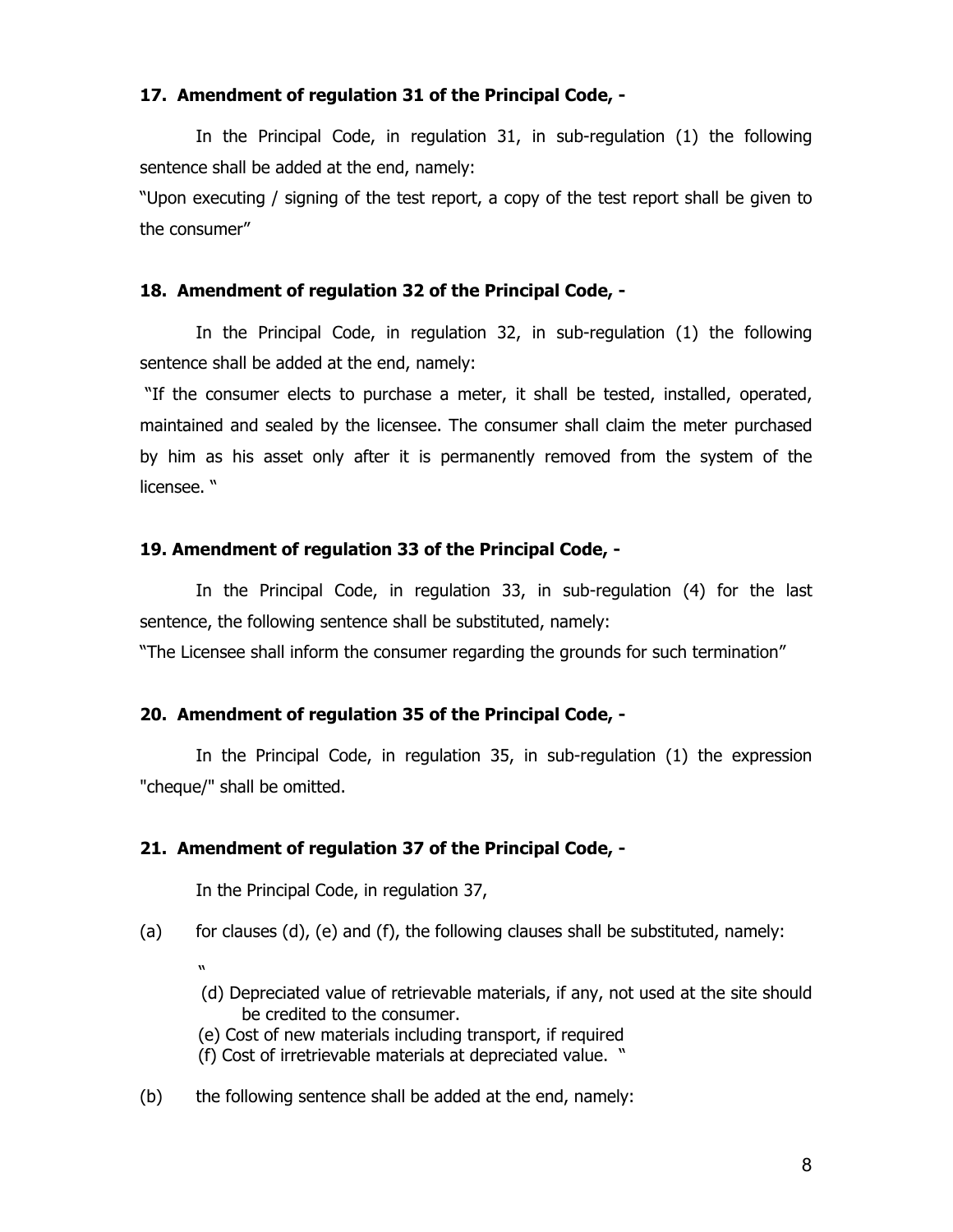"With regard to shifting of existing service connection, the consumer shall pay all the arrears due to the Licensee, apart from the above shifting charges".

### **22. Amendment of regulation 39 of the Principal Code, -**

 In the Principal Code, in regulation 39, in sub-regulation (1) for the expression "fees" the expression "charges" shall be substituted.

#### **23. Amendment of regulation 42 of the Principal Code, -**

 In the Principal Code, the regulation 42 shall be substituted by the following, namely:

"42 Knowledge of Acts, Rules, Regulations, Orders, etc.: Subject to the provisions contained in the Note 1 to sub-regulation (13) of regulation 29, the consumer will be deemed to have full knowledge of the provisions of `applicable Acts, Rules and all Regulations and Notifications' made there under. The consumer shall act in due conformity with all the applicable Acts, Rules and all Regulations and Notifications mentioned above."

#### **24. Amendment of Form 7** of the **Principal Code, -**

In the Principal Code, in Form 7

(i) in clause 3, for the third sentence, the following sentence shall be substituted, namely:

"In the event of any meter ceasing to register or being found defective, the consumption during the period of such cessation or the existence of such defect shall be based on the average consumption of the preceding or succeeding four months, as the case may be as stipulated in the supply code"

(ii) in clause 4, for the second sentence the following sentence shall be substituted, namely:

"The reading of each meter shall be entered by such reader in the Meter Card supplied to the consumer, which shall be open to the inspection of the Consumer."

(iii) for clause 6 along with the Note, the following clause shall be substituted, namely: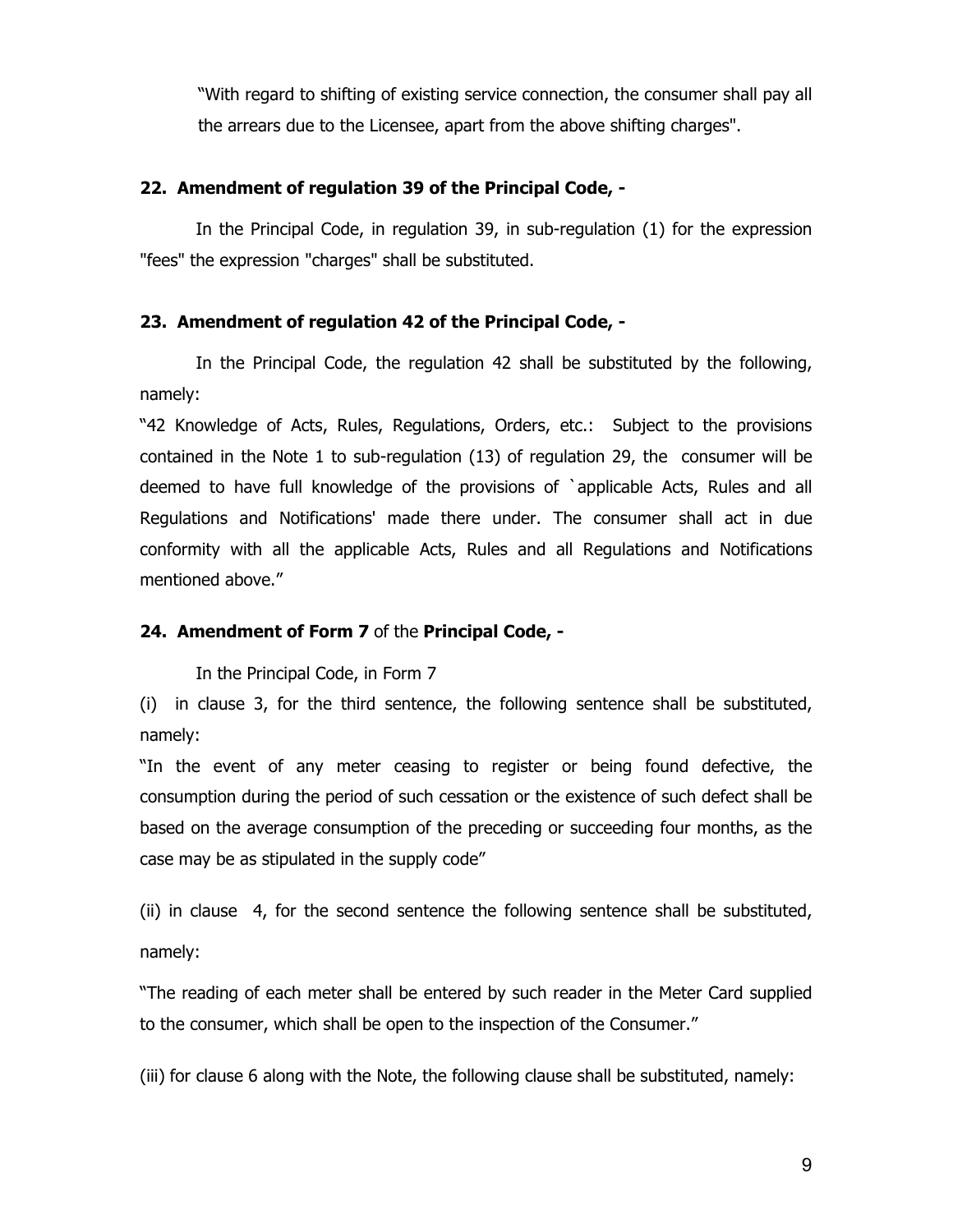# **" 6.TARIFF AND PAYMENT**

For all Electrical energy so supplied, the Consumer shall pay to the Licensee at the tariff/minimum rates that may be decided by the Commission from time to time."

(iv) in clause 7, for the expression "Fifteen Notice", the expression "Fifteen days Notice" shall be substituted.

(v) in the clause 8,-

- (a) (i) in the first sentence, the expression "shall" shall be omitted.
	- (ii) in the said first sentence, for the expression 'licensee', the expression, 'licensee, shall' be substituted.
- (b) in the sixth line, for the expression 'rate of', the expression "rates" shall be substituted.
- (c) in the tenth line, for the expression 'apply', the expression "adjust" shall be substituted.

(vi) in clause 9, -

a. in the first paragraph, the expression in the third and fourth lines "security deposit" shall be omitted.

b. in the second paragraph,

- (i) after the expression "and other orders" in the fourth line, the following expression shall be inserted, namely:- "issued by the Commission from time to time".
- (ii) in the proviso,
	- 1. for the expression "PARTLY" in the fifth line the expression "party" shall be substituted.
	- 2. for the expression "customer" in the same line the expression "consumer" shall be substituted.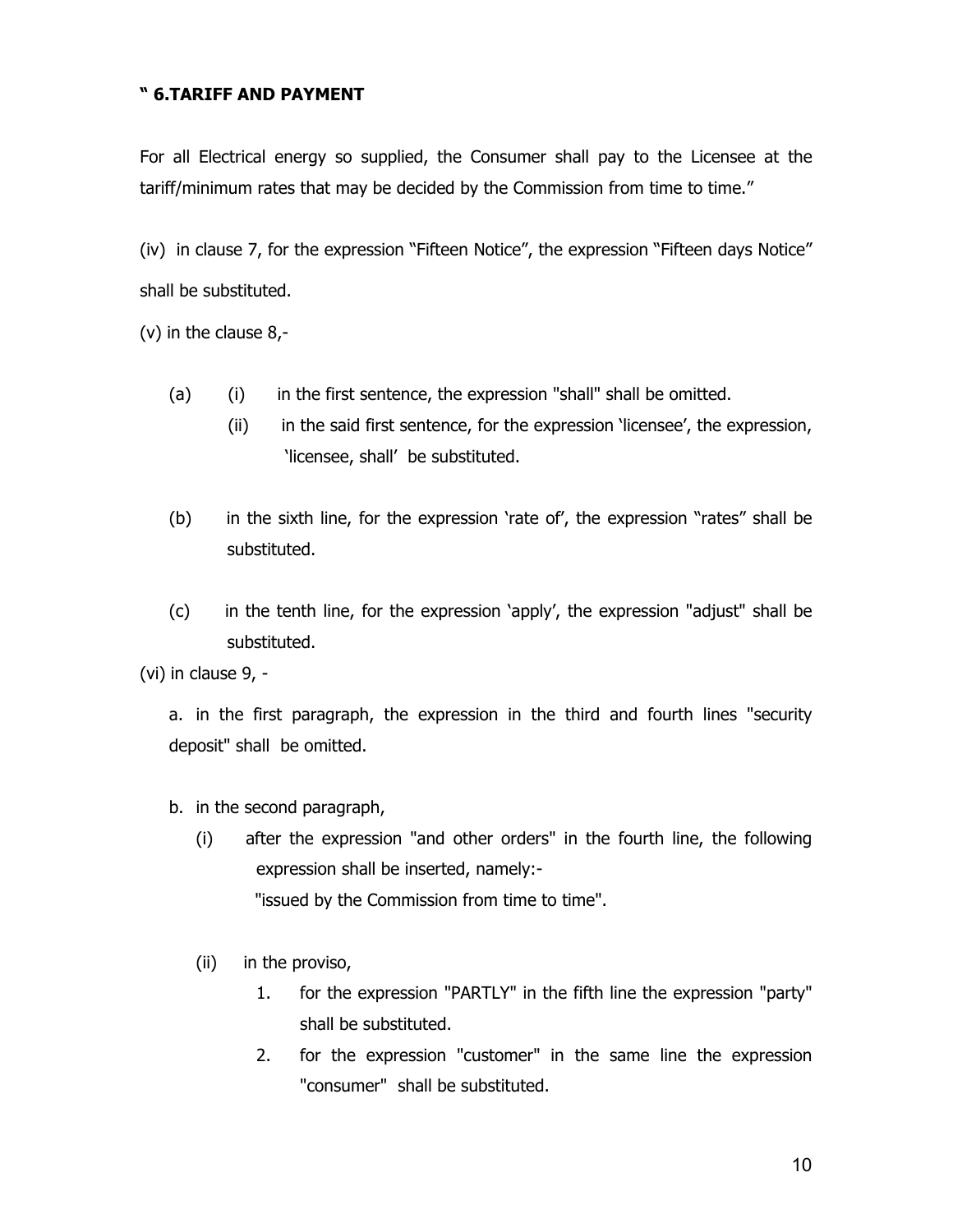(vii) in clause 10. in the first sentence, the expression "previous" the expression "prior" shall be substituted.

(viii) in clause 11 after the expression "from time to time", the expression "by the Commission" shall be added at the end.

(ix) in clause 12, in paragraph (a), the expression "provisions" occurring at the end shall be omitted.

- $(x)$  in clause 13,-
	- (a) for the expression specified under the heading, "Description of the premises at which supply is to be given", the following expressions shall be substituted, namely:

 " (a)District.

- (b)Taluk.
- (c)Town/Village
- (d) Door No./Survey No./ Street
- (e) Street name /area
- (2) Supply Details
	- (a) Purpose of Supply
	- (b) Single or Three phase.
	- (c) Voltage
	- (d) Tariff
- (3) Connected Load details … KVA/ KW/HP Maximum connected load required by the consumer. ".
- (b) the expression "Engineer" shown in the left hand corner at the bottom end of the agreement shall be shown in the Right hand corner.
- (c) the expression "Postal address" occurring at the bottom end shall be omitted and the expression "with address" shall be added after the expression "Witness".

# **25. Amendment of Form 8** of the **Principal Code, -**

In the Principal Code, in Form 8

(i) in clause 2 the following shall be added at the end, namely:

"If the consumer fails to avail the supply within 3 months, a further three months extension will be granted by the Licensee, after collecting the monthly minimum for the extended period in advance.

 If the intending consumer fails to avail the supply, within the notice period or within the extended period granted thereof, the application will be treated as cancelled